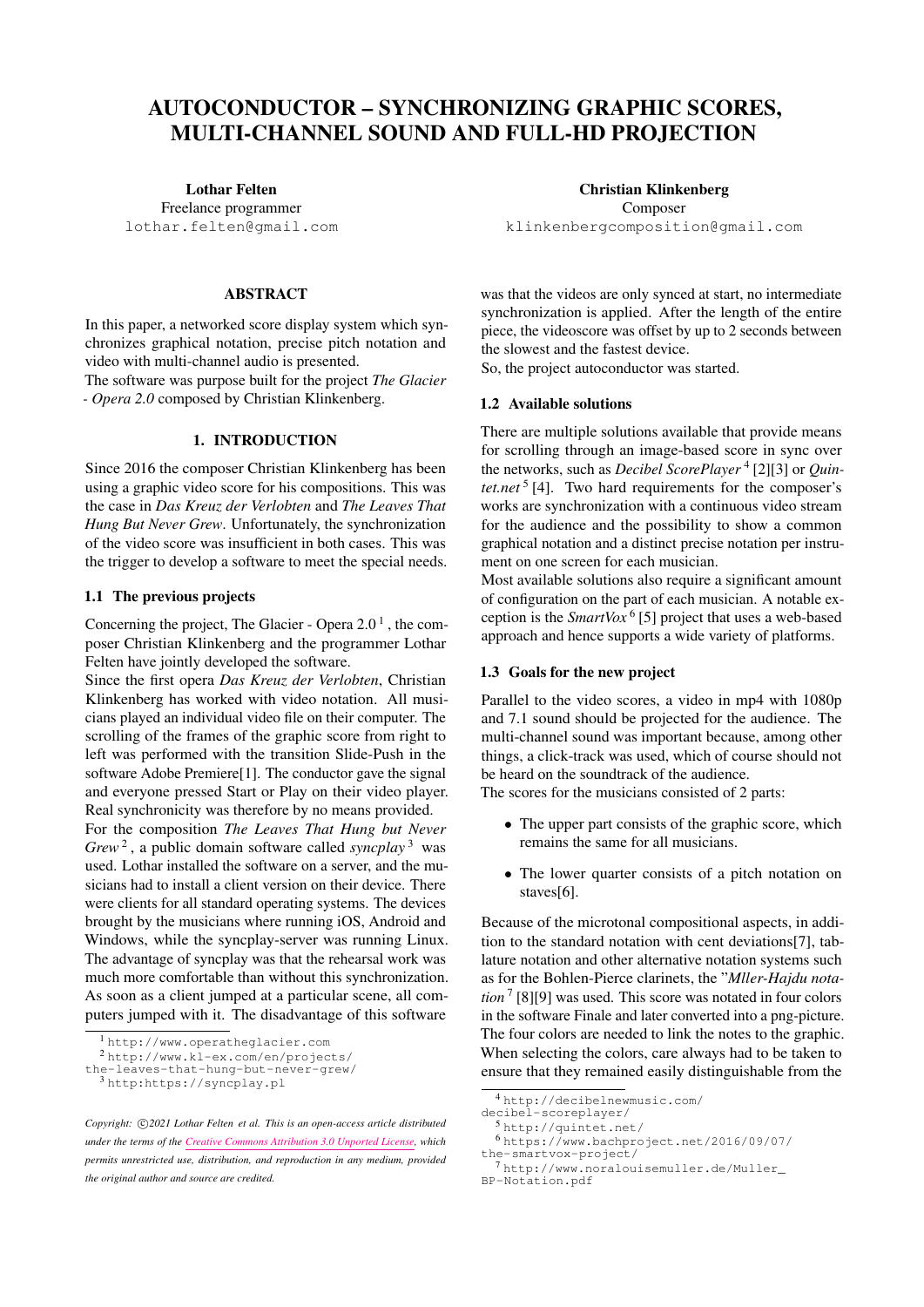background, which was also colored[\[10\]](#page-4-9).

A precise time positioning should simplify the rehearsal work. So, it is possible to jump from one position to another.

## 2. TECHNICAL REQUIREMENTS

The technical requirements for *The Glacier Opera 2.0* can be summarized as a simple, lightweight tool to provide an audiovisual stream for the audience in synchronicity with the complete scores for all musicians.

Looking at the details, the complexity of the task becomes clear: The video does not only provide a stream with stereo sound for the audience but also includes multiple clicktracks for the drummer and the conductor. Also, supporting a wide variety of devices to show all the different scores in sync with the video over a wired or wireless network with an accuracy high enough to play music together is another aspect which had a significant impact on the design decisions.

#### 2.1 Prior experience

The first collaboration was a year earlier for an interactive musical narrative in the microtonal system *Bohlen-Pierce* [8](#page-1-0) with graphical scores. In the successful project *The Leaves That Hung but Never Grew*, we gathered initial experience with a setup where the audience was invited to play along with the musicians was gathered: At the start of the performance, everyone was invited to use their smartphone to connect to a wireless network and to use the browser to produce their own sounds. A large screen showed the images illustrating the fairy tale and included a superimposed score in the form of graphical notation. Symbols in 7 different colors, which should represent a certain musical content[\[11\]](#page-4-10) of the graphical score were also used on the user interface shown on the smartphones of the participating listeners. This first project showed that its feasible to provide a responsive, low latency interface using browser-based technology over a wireless network. The same techniques were used as the foundation for the *autoconductor* project.

## 2.2 Client side

From the start it was clear that no dedicated hardware would be used the musicians would bring in their own devices and with it a wide range of hardware and operating systems. The lowest common denominator for the entire range of mobile and portable devices is probably a web browser.

An *app* would have been an option, but it would have required a cross-platform framework to support at least Windows, Android, iOS and Linux and needs to be installed beforehand.

A web-based application on the other hand, should run on every platform supporting a modern browser without any installation. Ideally, it also behaves in the same way on all systems. Also, there is little to no training required as the users know how to connect to a network and navigate to a website.

To keep the setup time for the musicians as low as possible, a single web page provides the entire content. Except for an initial drop-down box to select the score for the instrument at hand, there is no further control element on the page. The content is provided and controlled by the server, the client-side technique used to display the scores is JavaScript and the communication is done via WebSockets.

## 2.3 Server side

The main design goals for the server-side were portability, ease-of-use, low latency and low cost. The opera was performed in multiple venues in Belgium and New York without a dedicated staff member for the server or network setup, hence the requirement for a system that once configured can be setup in a short amount of time. Also, the server and network gear consisted of a re-purposed laptop, a second-hand internet router and some cables – parts that can be quickly taken onto a flight. The sole purpose of the router was to provide a wifi access point and a private network, there is no internet access required. A mixed operation of wired and wireless operation is possible. The preferred method is a wired network, but recent improvements of wireless network technology make it a viable option.



Figure 1. Performance in New York without a human conductor.

The laptop runs the Linux operating system, the *nginx*<sup>[9](#page-1-1)</sup> webserver and the main application written in C++/*Qt5*<sup>[10](#page-1-2)</sup>. If equipped with a second screen or a projector, the video output can be shown in full-screen mode on the second screen while the first screen shows the window with control elements.

## 2.4 Multichannel audio

In contrast to *Das Kreuz der Verlobten*, bars and rhythm should also be possible. The visual information was not sufficient. So, in addition to the stereo sound (Gabriel's voice, radio and effects) for the audience, we needed at least one additional channel for the click. Preliminary experiments with the ensemble confirmed the assumption that the tempo is often unstable with purely visual information. The possibility of working with multi-channel sound for

<span id="page-1-0"></span><sup>8</sup> <http://www.huygens-fokker.org/bpsite/>

<span id="page-1-1"></span><sup>9</sup> <https://nginx.org/>

<span id="page-1-2"></span><sup>10</sup> <https://www.qt.io/>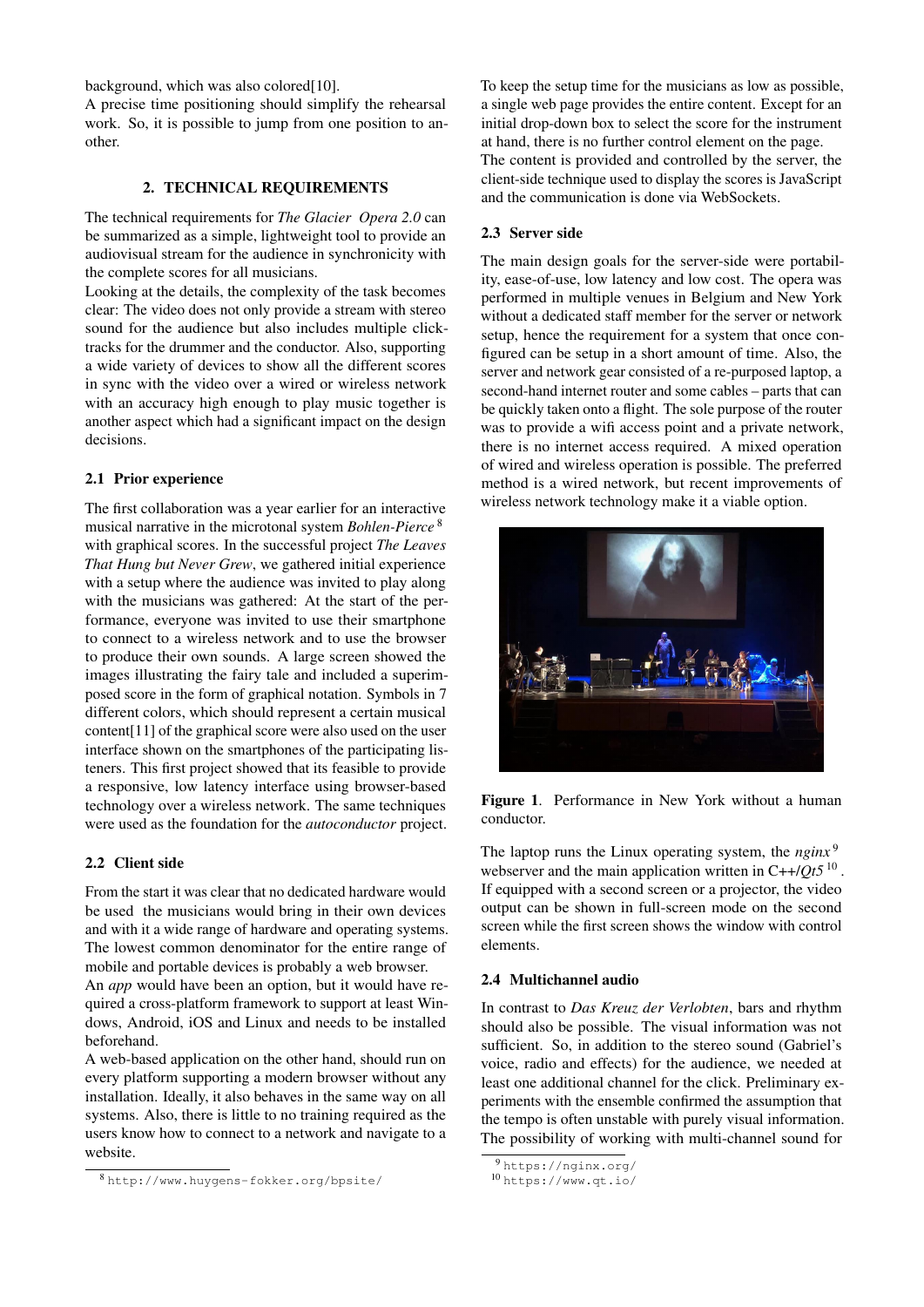future productions should also remain.

The first rehearsals with the software still contained some bugs, which were fixed step by step. For example, in the beginning, there was still very strong stutter. Reducing the update rate was the solution to this issue. Besides, it turned out that the files of the graphics in  $png$ <sup>[11](#page-2-0)</sup> format were very large and caused significant load on the wifi network. In the *jpeg* [12](#page-2-1) format, however, the pictures painted by Marc Kirschvink in 1080p with small file sizes could achieve an acceptable quality despite lossy compression.

# 3. REALISATION

The main concept is based on the video shown on a large screen and the scores of all musicians will be synchronized with the video. If the video is paused or positioned to a different time code, the displayed scores will scroll accordingly. The graphical score consists of a long series of images, which, when placed side by side would make up a single long score for the entire musical piece. These images scroll by at a constant speed and the currently shown position is synced to the video time code.

The video playback is controlled by an application with graphical user interface that runs on the server, see Fig. [2.](#page-2-2)

<span id="page-2-2"></span>

Figure 2. Video controls.

In addition to the normal controls a video player offers, there are fields labeled *image width* and *seconds per image*. Those fields specify the width of a single image of the score and the amount of time it will take to scroll by.

The total amount of images needed depends on the length of the video track, the width of the images and the number of seconds per image. Next to the time code labels, the *Position* label shows the current image and pixel associated with the current time code.

For convenience the *Jump* button was added, which repeatedly allows a quick jump back to a given time code, a useful tool for rehearsals.

For the musicians this is hidden, they only see a full screen browser and after the initial selection of the instrument a score, see Fig. [3.](#page-2-3)

Here the score consists of two parts, the top is the graphical notation and the bottom quarter is used for supplemental information, either scores or text.

## 4. IMPLEMENTATION DETAILS

The entire solution is implemented as a classic client server architecture. All communication is done via http and Web-Sockets. In contrast to classic AJAX which uses *XML-*

<span id="page-2-3"></span>

Figure 3. Musicians' score.

*HttpRequests* [13](#page-2-4) , Websockets allow bidirectional communication between the client and the server. In our case, we make extensive use of the server to client direction.

Other research by *Augusto Ciuffoletti*<sup>[14](#page-2-5)</sup> has shown that latencies below one second are possible over the internet. Our implementation proves that in a local, dedicated wireless network the attained latency is low enough to synchronize scores for musicians.

## 4.1 Server application

The autoconductor application itself is an application written in  $C++$ <sup>[15](#page-2-6)</sup> using the Qt5 framework. Qt5 was chosen because of the good multimedia library, GUI toolkit and *WebSocket* [16](#page-2-7) support. Written in plain C++ the system load caused by the application is low and it yields excellent response times required for low latency use cases. Main component is the video player with multichannel audio support, the video output is rendered in a separate window for dual screen setups: one screen for video, one for the control panel. In a separate thread there is a WebSocket server running, it keeps track of all connected clients and sends the current position of the video in regular intervals. The data transmitted over the WebSocket are formatted in *JSON* [17](#page-2-8) and carries only the current image number and the current pixel position in the image. Its up to the client to display the correct images in the correct location, see Fig. [4.](#page-3-0)

## 4.2 Client-side JavaScript

The client side is a single web page, the initial view shows a drop-down box to select the instrument or track. Once selected, the drop-down box is hidden and a new HTML canvas element will use the entire view port to render the score.

All following action and communication is handled by client side JavaScript.

Immediately after the initial instrument or track selection, the JavaScript code will open a WebSocket to the server and start preloading all the JPEG images for the entire graphical

<span id="page-2-0"></span><sup>11</sup> [https://en.wikipedia.org/wiki/Portable\\_](https://en.wikipedia.org/wiki/Portable_Network_Graphics) [Network\\_Graphics](https://en.wikipedia.org/wiki/Portable_Network_Graphics)

<span id="page-2-1"></span><sup>12</sup> [https://en.wikipedia.org/wiki/JPEG\\_File\\_](https://en.wikipedia.org/wiki/JPEG_File_Interchange_Format) [Interchange\\_Format](https://en.wikipedia.org/wiki/JPEG_File_Interchange_Format)

<span id="page-2-4"></span><sup>13</sup> [https://www.w3schools.com/xml/ajax\\_](https://www.w3schools.com/xml/ajax_xmlhttprequest_create.asp)

[xmlhttprequest\\_create.asp](https://www.w3schools.com/xml/ajax_xmlhttprequest_create.asp)

<span id="page-2-5"></span><sup>14</sup> <https://arxiv.org/abs/1901.00724>

<span id="page-2-6"></span><sup>15</sup> <https://isocpp.org/>

<span id="page-2-7"></span><sup>16</sup> [https://developer.mozilla.org/de/docs/](https://developer.mozilla.org/de/docs/WebSockets)

[WebSockets](https://developer.mozilla.org/de/docs/WebSockets)

<span id="page-2-8"></span><sup>17</sup> <https://www.json.org>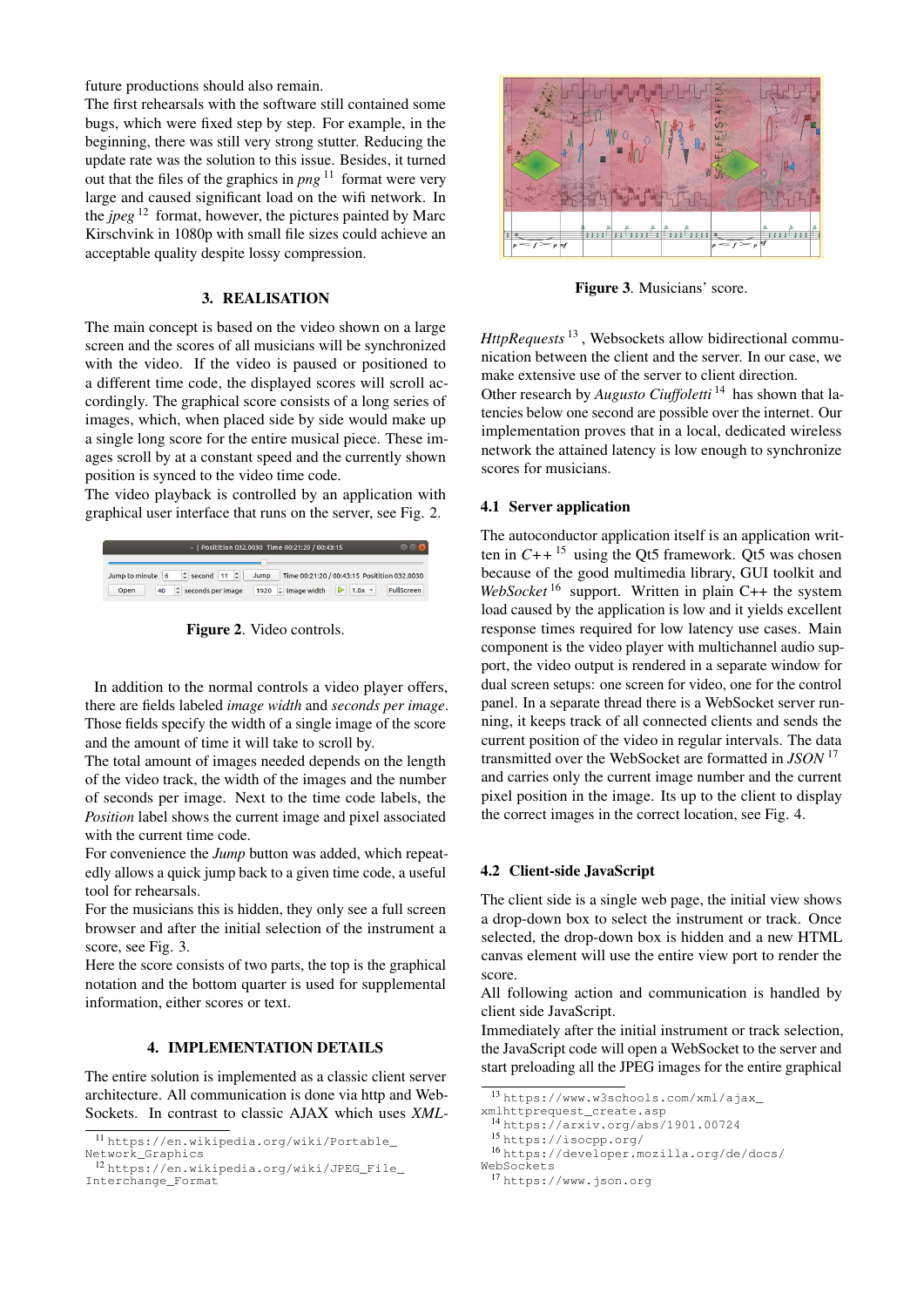<span id="page-3-0"></span>

Figure 4. Server side.

notation and all PNG images for the precise notation, see Fig. [5.](#page-3-1)

<span id="page-3-1"></span>



The WebSocket connection to the server is opened and incoming JSON messages are parsed. The incoming data is used to display the correct images on the HTML canvas.

The initial approach was to load the images on demand but this caused spikes in network load and caused jitter on the display timing: whenever a new image was due, all connected clients issued two new requests to the webserver to load the two images needed. On average, the network load was low, but the congestion by periodic spikes caused temporary missing images on the client side. Also, some of the sync packets were lost, causing jitter in displaying the images, see Fig. [6.](#page-3-2)

Preloading the images consumes more memory on the client side and also causes peak in the network load at the initial load, but there is no additional network traffic during the performance. Even a single client reloading the entire graphical notation during the performance causes some negligible load and has no noticeable impact on the other clients. Images are preloaded in order, so if the current position is not at the very beginning, a few seconds could be missed.

<span id="page-3-2"></span>

Figure 6. First test with a server and 10 client devices.

Another major advantage of preloading all the images is that jumps during rehearsals are instantly: Scrolling in either direction on the central server causes the clients to show the correct position in real time.

## 5. POSSIBLE ENHANCEMENTS

The software was purpose build for the project *The Glacier - Opera 2.0*, but with some improvements this might be a generic tool.

Here is a short list of possible enhancements that might make the software usable for a wider audience.

- Variable speed throughout the score. Currently the score scrolls by at a fixed speed, it would be nice to have a feature that allows to set the scroll speed for each passage.
- Conductors score, one page with all parts. There is no way to display all scores on one screen at the moment. This is mainly a layout issue to fit everything on one screen in a legible manner.
- User friendly way to import and sort score images. Finding the correct images relies on filenames – each image has a dedicated filename. It would be nice to have a tool that splits the scores from a PDF and renames them automatically.
- Plugin for *MaxMSP* [18](#page-3-3) . *MaxMSP* is quite popular, providing an interface to it would be a great addition.
- A midi-output synchronized with the score. In this way, electronic instruments, lights via *DMXIS* [19](#page-3-4) , effects or events could be controlled remotely in *Ableton* [20](#page-3-5) or similar digital audio workstations.
- Live measurement and indication for the current latency. Some basic latency measurements have shown that a wired network is indeed preferrable over a wireless network. A display of the quantitative latency and the variance between clients might give interesting insights for future improvements and research.

<span id="page-3-3"></span><sup>18</sup> <https://cycling74.com/>

<span id="page-3-4"></span><sup>19</sup> [https://www.enttec.co.uk/en/product/controls/](https://www.enttec.co.uk/en/product/controls/dmx-lighting-control-software/dmxis/)

[dmx-lighting-control-software/dmxis/](https://www.enttec.co.uk/en/product/controls/dmx-lighting-control-software/dmxis/)

<span id="page-3-5"></span><sup>20</sup> <https://www.ableton.com>